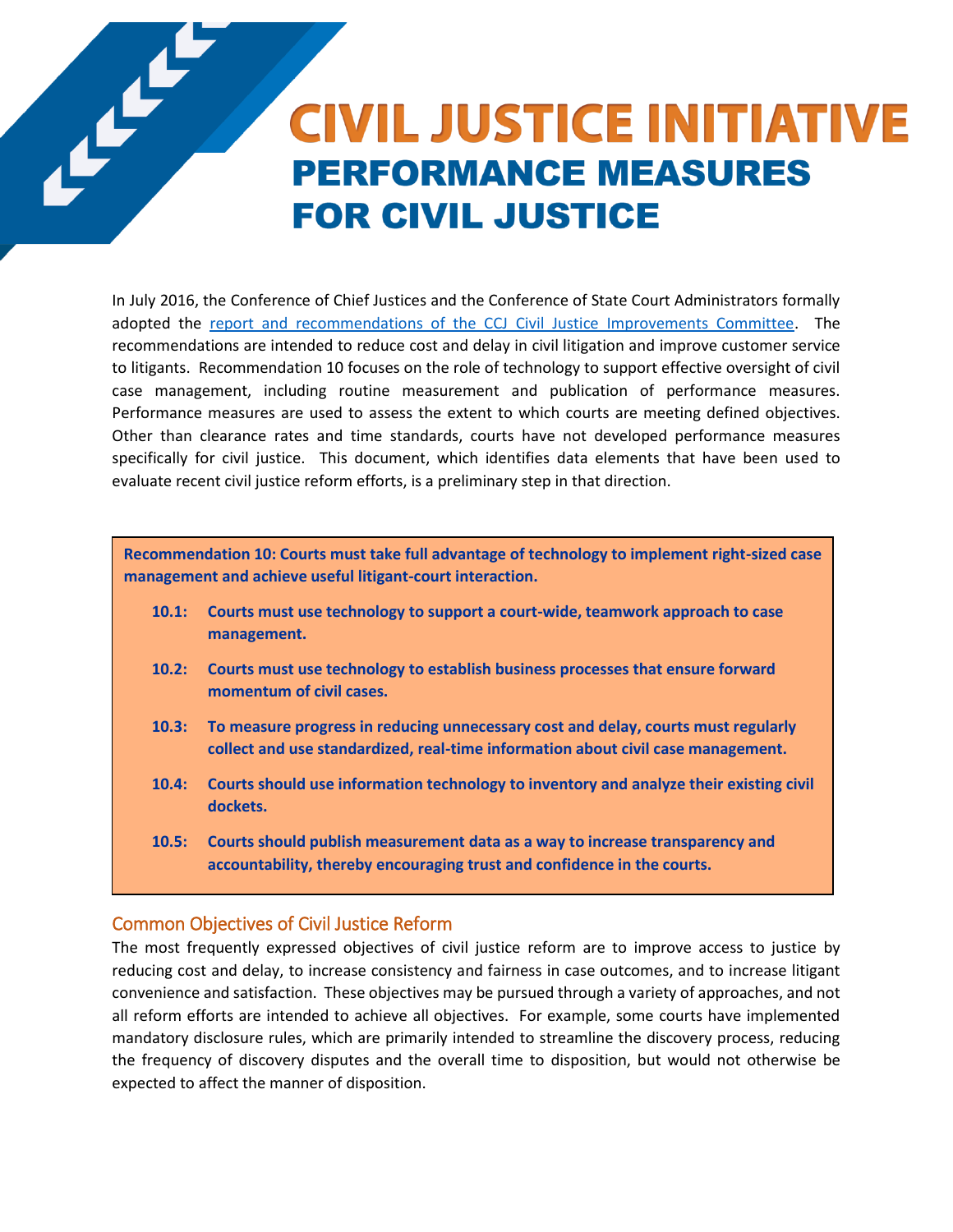Each individual objective is also constrained by the other objectives, creating a trade-off in which an improvement in one objective may lead to an apparent deterioration in others. New Hampshire, for example, adopted a fact-pleading standard in 2010 to provide more complete information to defendants with which to assess the validity of civil claims. That change decreased the rate of default judgments, ostensibly improving the likelihood of a fair outcome for both parties. Compared to cases resolved by default judgment, however, cases in which the defendant files an answer or otherwise makes an appearance generally involve more time to resolve and increased litigation costs for both parties. When developing specific performance measures, courts should recognize the potential for trade-offs among competing objectives and seek the *optimal* measure for each objective, rather than the most extreme measure (e.g., shortest time to disposition, lowest cost).

## Distinguishing Performance Measures from Evaluation Criteria

Performance measures are used to assess the effectiveness and efficiency of court operations in achieving program objectives. Often, they are described as objective, quantifiable benchmarks that the court must meet or exceed to be deemed effective or to be seen as performing to expectations. [Clearance rates](http://www.courtools.org/~/media/Microsites/Files/CourTools/courtools_Trial_measure2_Clearance_Rates.ashx) are one example of a key performance measure for civil justice. Clearance rates are the number of outgoing (closed) cases as a percentage of the number of incoming (newly filed or reopened) cases. Ideally, clearance rates will be 100 percent or more, indicating that the court is keeping up with its incoming caseload. Clearance rates below 100 percent produce backlogs, often increasing the time to disposition.

Time standards are another common benchmark that establish defined time frames in which civil cases should be disposed. The *[Model Time Standards for State Trial Courts,](http://www.ncsc.org/Services-and-Experts/Technology-tools/~/media/Files/PDF/CourtMD/Model-Time-Standards-for-State-Trial-Courts.ashx)* for example, specify that 75 percent of general civil cases should be disposed within 180 days, 90 percent within 365 days, and 98 percent within 540 days. Clearance rates and time standards are both widely recognized by courts as performance measures for civil case management.

Differences in organizational structure, rules of civil procedure, civil case management practices, and caseload composition across states have made it difficult to form a consensus on more discrete performance measures. For example, Florida and Alaska require that plaintiffs serve the defendant within 120 days of filing the complaint, but Hawaii allows for service up to one year, which could lead to a longer time to disposition. Differences in rules concerning the completion of discovery, for filing dispositive motions, and for setting cases for trial would have similar effects, again making it difficult to develop concrete performance measures that would be appropriate for widespread use. In the absence of a consensus about national performance measures for civil justice, courts are encouraged to develop statewide or court-specific performance measures by documenting the current value for key case management statistics and specify corresponding performance measures that reflect a meaningful, and achievable, improvement over the status quo.

As a first step in this direction, many courts begin by articulating working hypotheses about the anticipated effect of the reforms and identifying appropriate evaluation criteria to test those hypotheses. Typically, those hypotheses describe the general direction of the anticipated effects (e.g., default judgment rates will decrease, time to disposition will decrease), but do not specify a concrete objective to achieve. Testing those hypotheses can confirm their validity, and often can diagnose the reason if reforms do not perform as expected. Analyses can also identify unanticipated consequences and illuminate potential remedies for unwanted consequences. The key difference between a performance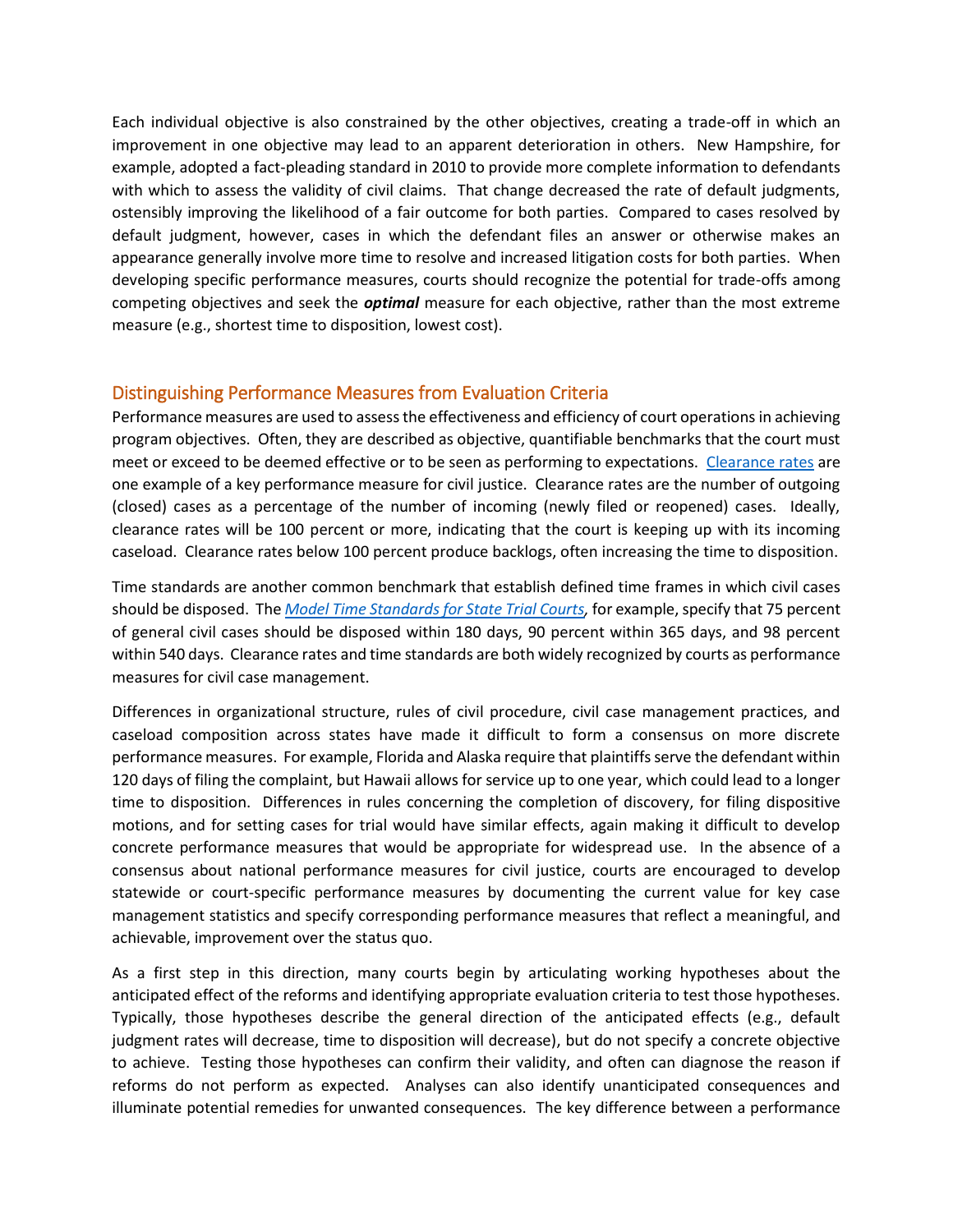measure and evaluation criteria is that the former establishes numerical thresholds at which civil justice reforms show that they have successfully achieved their objectives; the latter focuses on whether reforms resulted in an anticipated or unanticipated impact.

The evaluation criteria employed to assess the impact of reform efforts should be strategically selected to provide insights about the anticipated effects. Similarly, courts should identify and routinely measure performance on general civil case processing, as well as on specific items of interest. It may be necessary to differentiate cases based on case and litigant characteristics when developing performance measures. For example, the optimal time to disposition for landlord/tenant and personal injury cases is likely to differ substantially. Case and litigant characteristics should be documented in the case management system (CMS) with sufficient specificity to permit discrete analyses of performance measures. Key characteristics include *case type, the type of relief sought* (e.g., equitable/injunctive relief, compensatory damages, punitive damages, other relief), and *litigant representation status.* The *[State Court Guide to Statistical](http://www.courtstatistics.org/other-pages/publications/guide-to-statistical-reporting.aspx)  [Reporting](http://www.courtstatistics.org/other-pages/publications/guide-to-statistical-reporting.aspx)* provides definitions for common civil case types and guidance on documenting litigant representation status. The performance measures described below are the most commonly recognized related to these objectives.

## Performance Measures

**Clearance Rates:** Clearance rates measure whether the court is keeping up with its incoming caseload. Use the instructions fo[r CourTools Measure 2 \(Clearance Rates\)](http://www.courtools.org/~/media/Microsites/Files/CourTools/courtools_Trial_measure2_Clearance_Rates.ashx) to calculate and interpret this measure.

Clearance rates should be 100 percent or greater, indicating that the court has allocated sufficient staff and other resources to meet current caseload demands, including minimizing the incidence of delays and effectively addressing problems when they arise. When clearance rates consistently exceed 100 percent, the court is in a position to reduce time to disposition for the existing caseload (and commensurate costs for litigants), or possibly even shift court resources to other caseloads that are not performing as well. Conversely, clearance rates that are significantly below 100 percent create backlogs, increasing the time to disposition and litigant costs. The cause may be an increase in the number of filings, a decrease in the resources allocated to that caseload (e.g., due to judicial vacancy, inadequate staffing), or a change in litigation practices (e.g., increase in trial rates).

One important caveat about clearance rates is that they only measure the relationship between the incoming and outgoing cases, but do not measure time to disposition or other indicia of effective case management.

**Time Standards:** Time standards are the court's expectations for timely justice. Time standards articulate the percentage of cases that are disposed or otherwise resolved within established timeframes. In 2011, the *[Model Time Standards for State Trial Courts](http://www.ncsc.org/Services-and-Experts/Technology-tools/~/media/Files/PDF/CourtMD/Model-Time-Standards-for-State-Trial-Courts.ashx)* were adopted by the Conference of Chief Justices, the Conferences of State Court Administrators, the American Bar Association House of Delegates, and the National Association for Court Management.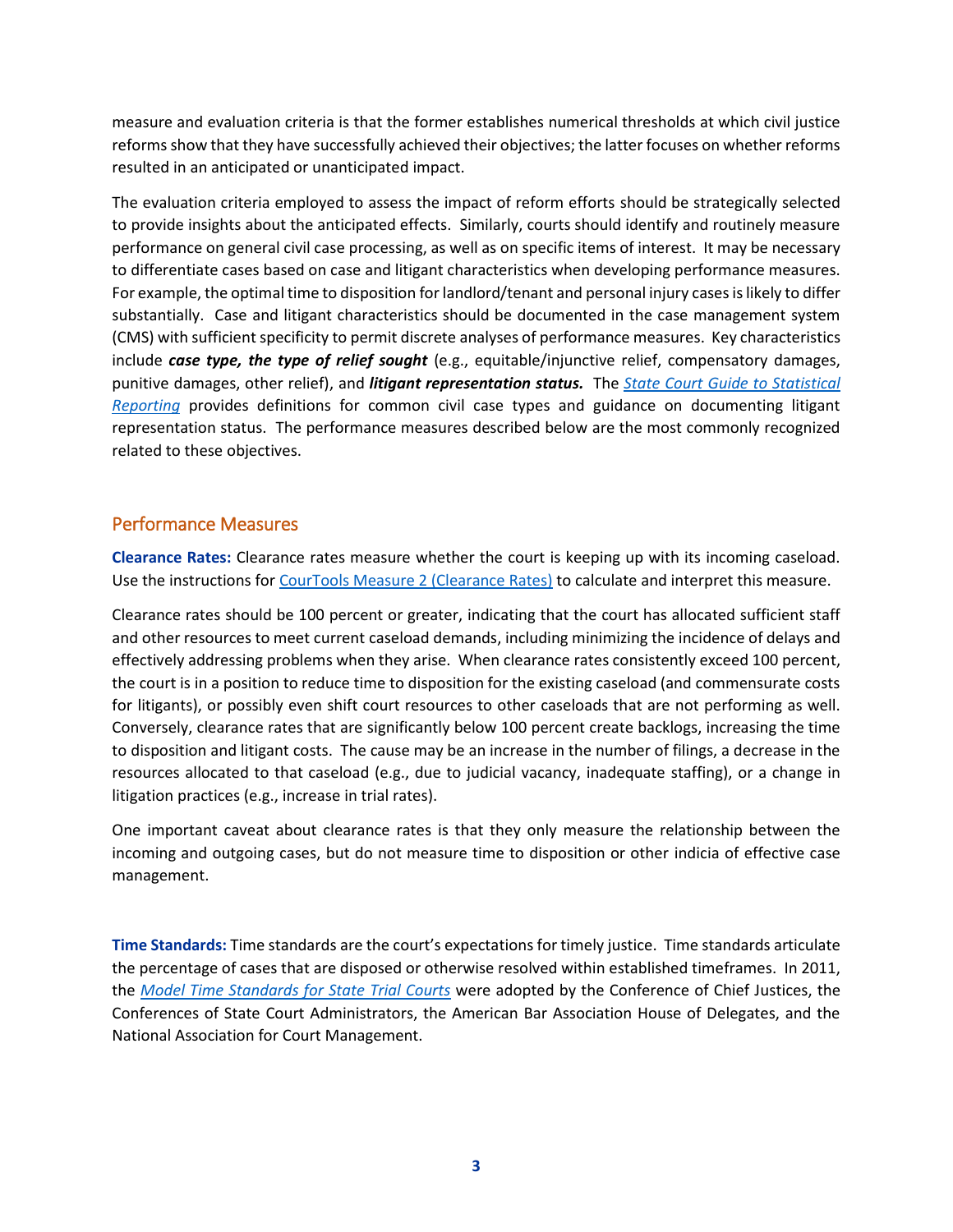The *Model Time Standards* specify that 75 percent of general civil cases should be resolved within 180 days, 90 percent within 365 days, and 98 percent within 540 days. For summary civil matters, including landlord/tenant and small claims cases, the *Model Time Standards* specify that 75 percent be resolved within 60 days, 90 percent within 90 days, and 98 percent within 180 days. Figure 1 displays a graphical

illustration of the **age of pending caseload,** which is a useful format for reporting compliance with time standards. The court in Figure 1 is not performing to expectations. Instead, less than half of the optimal proportion of cases are being resolved within 180 days, and the proportion of cases older than 540 days is 15 times greater than recommended by the standards.

*The Model Time Standards* also include intermediate benchmarks



regarding service of process (98 percent within 60 days), responsive pleadings and default judgments (98 percent within 90 days), completion of discovery (98 percent within 300 days), and trials (98 percent of trials initiated within 480 days). How well courts achieve these intermediate standards will be a significant predictor of how well they achieve the overall standards, but can also be used to identify key stages of litigation at which delay is most likely to occur.

**Time to Disposition:** Time to disposition is necessary for assessing compliance with time standards. It measures is the number of days from initial filing to the disposition or other resolution of the case, minus any time during which the case was inactive (e.g., bankruptcy stay, removal to federal court, interlocutory appeal). It provides even more useful information for subcategories of cases, especially based on manner of disposition. For example, uncontested cases generally resolve in much less time than contested cases, and cases disposed by settlement tend to resolve earlier than those disposed by trial. Documenting the "normal" range of disposition times for different types of dispositions can help courts identify gaps in the court's business rules that contribute to delay in civil case processing. Table 1, for example, reports the time to disposition at the 25th and 75th percentiles (the interquartile range), the 50th percentile (the median), and the average time to disposition (mean) overall and by manner of disposition for cases in the *[Landscape of Civil Litigation in](http://www.ncsc.org/~/media/Files/PDF/Research/CivilJusticeReport-2015.ashx) State Courts.* Evaluating time to disposition based on the interquartile range excludes cases that are statistical outliers (e.g., cases that disposed either very quickly or that lingered a long time on the docket), providing information about the normal timeframe in which cases resolve.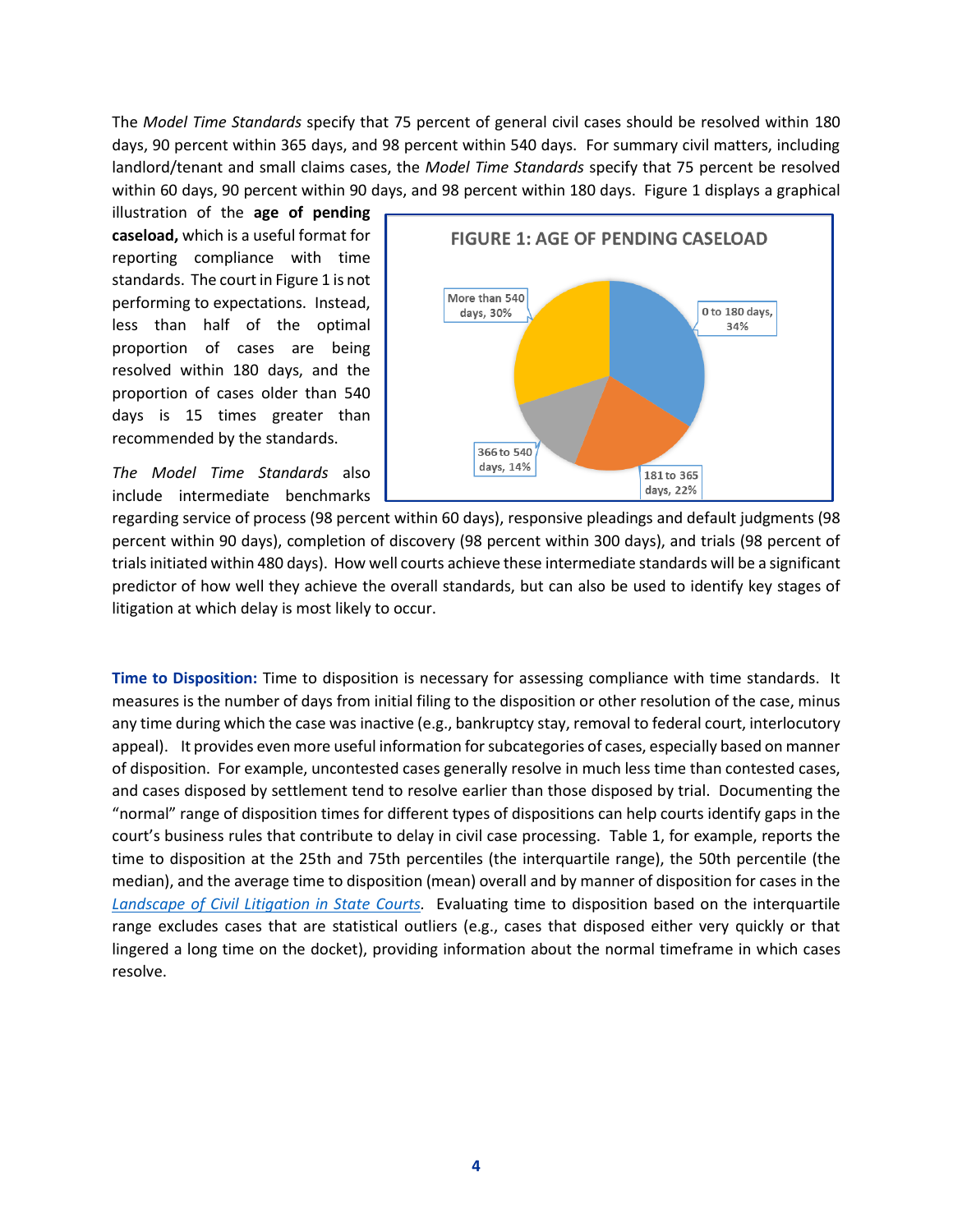| Table 1: Time to Disposition (days), by Manner of Disposition*  |         |             |                            |      |                  |
|-----------------------------------------------------------------|---------|-------------|----------------------------|------|------------------|
|                                                                 |         |             | <b>Interquartile Range</b> |      |                  |
|                                                                 | N       | <b>Mean</b> | 25 <sub>th</sub>           | 50th | 75 <sub>th</sub> |
|                                                                 | 820,893 | 306         | 35                         | 113  | 372              |
| <b>Settlement</b>                                               | 84.992  | 478         | 78                         | 267  | 650              |
| Summary judgment                                                | 5.812   | 441         | 185                        | 321  | 574              |
| <b>Dismissal</b>                                                | 293,466 | 391         | 49                         | 195  | 544              |
| Other disposition                                               | 7.819   | 323         | 57                         | 149  | 374              |
| Unknown disposition                                             | 16.740  | 316         | 64                         | 147  | 373              |
| Judgment (unspecified)                                          | 229.634 | 264         | 19                         | 68   | 302              |
| Adjudicated disposition                                         | 27,281  | 147         | 13                         | 21   | 167              |
| Default Judgment                                                | 155,149 | 132         | 36                         | 70   | 159              |
| Categories sorted in descending order based on 75th percentile. |         |             |                            |      |                  |

There is no national consensus on the optimal time to disposition for different disposition types. The court should develop its own time standards for each manner of disposition based on reasonable expectations of efficiency given applicable state and local rules and the time frame for disposition under existing case-processing procedures.

When using time to disposition to measure the impact of civil justice reform efforts, it is important to keep in mind that some reform efforts have resulted in shifts in the manner of disposition, which can mask (or accentuate) changes in time to disposition. In Texas, for example, the proportion of cases disposed by settlement increased significantly after the state adopted its expedited actions rules in 2013, and those settlements took place on average three months earlier than settlements that occurred in cases before implementation of the rules. In contrast, cases disposed by summary judgment or trial appeared to take longer to dispose. Upon closer examination, it became apparent that the increased settlement rate was taking place in relatively uncomplicated contract cases that previously would have been disposed by bench trial early in the case. Only the more complex contract and tort cases remained for trial, and although these cases needed comparatively more time for discovery and pretrial motions, they were still being tried earlier than comparable cases before the expedited actions rules were enacted.

**Discovery Disputes:** Concerns about costs and delays caused by protracted discovery disputes have led to reform efforts to reduce the frequency of discovery disputes and to expedite decisions when disputes arise. Although it is unrealistic to expect that civil justice reforms can eliminate discovery disputes entirely, they can minimize the frequency of needless satellite litigation and ensure prompt resolution of meritorious disputes when they arise.

To do so, the court should document:

- The proportion of cases in which motions to compel discovery, motions for protective orders, or other filings indicate the existence of a discovery dispute, which provides a baseline rate to compare to the impact of civil justice reforms;
- The number of separate discovery disputes that occur in each case. Multiple discovery disputes within the same case may indicate that past attempts to resolve disputes have been unsuccessful, suggesting the need for more intensive judicial involvement;
- The elapsed time (in days) between the initiation of a discovery dispute and its resolution.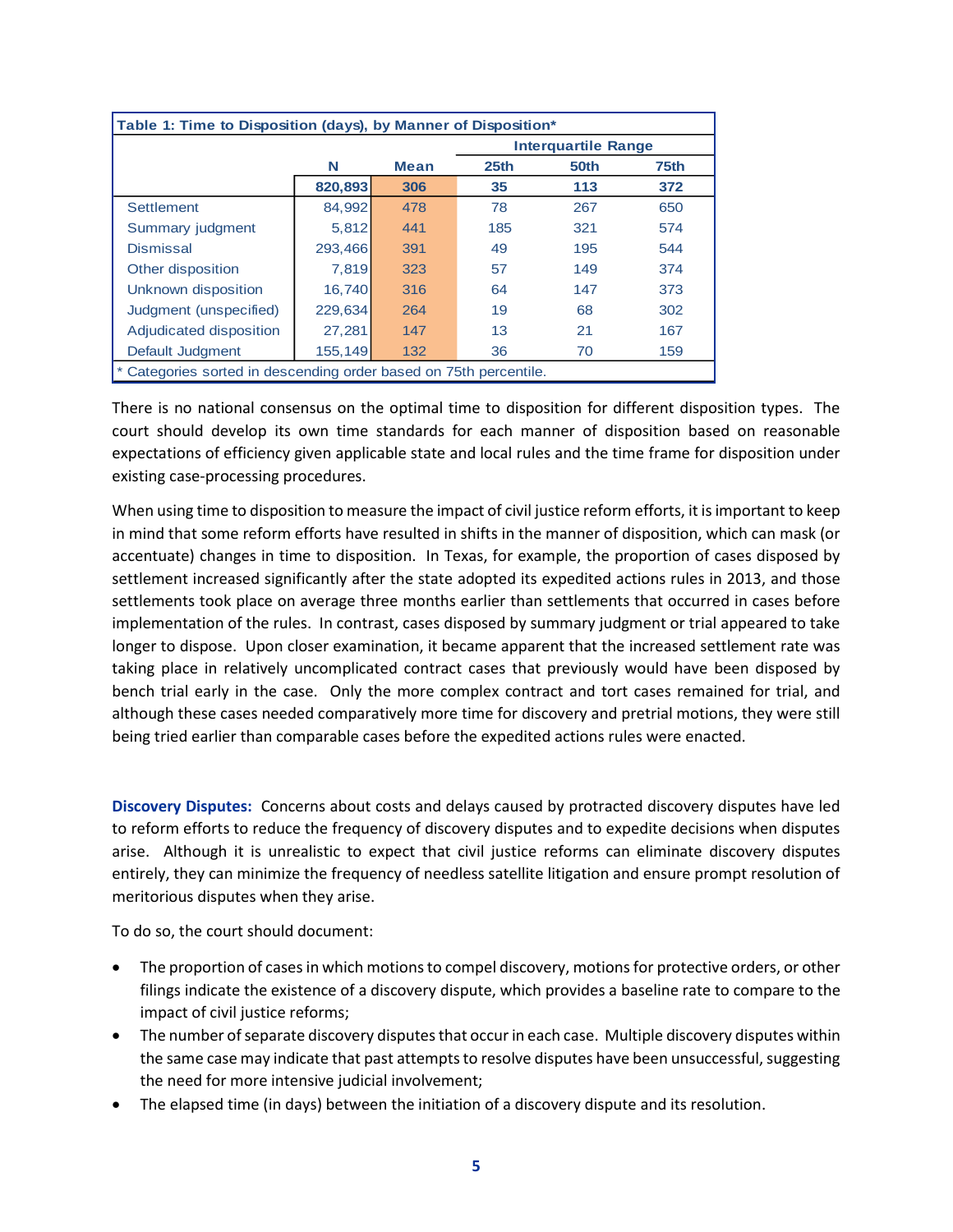- The proportion of cases in which no formal resolution to the dispute is documented, indicating the failure of the court to address the dispute; and
- The elapsed time (in days) between the initiation of the discovery dispute, the resolution of the dispute, and the case disposition. Prompt resolution of discovery disputes can sometimes remove obstacles to settlement or other final disposition of the case.

For courts that employ informal discovery dispute processes (e.g., telephonic hearings), it is important that the CMS or other readily available documentation indicate when those informal processes are invoked and the outcomes of those processes. This will prevent the court from mistakenly equating the absence of a filed discovery motion with the nonexistence of a discovery dispute. As a performance measure, establish formal or informal expectations about the optimal amount of time from the filing of a discovery dispute motion and the order resolving the dispute (e.g., 30 days or less) and document the proportion of cases exceeding that amount of time.

**Default Judgment Rates:** Concerns about procedural due process and the fairness of judgments in civil cases, especially in high-volume civil dockets, have prompted reform efforts to increase the appearance or answer rates by defendants and to reduce the proportion of default judgments that are subsequently vacated due to procedural irregularities. These efforts include changes from a notice-pleading to a factpleading format, a requirement that plaintiffs attach relevant documentation for contract claims, and greater judicial scrutiny of plaintiff claims to ensure that final judgments comply with basic procedural requirements for notice, standing, timeliness, and the sufficiency of the documentation supporting the relief sought. Decreases in default judgment rates, particularly following changes to rules or caseprocessing practices, should be accompanied by commensurate increases in other disposition types, which may also result in changes in the time to disposition based on disposition type.

For reliable analysis, the court should ensure that default judgments are consistently differentiated from other judgment dispositions (e.g., judgment unspecified, judgment following bench or jury trial, etc.) in the CMS. There is no national consensus on the optimal default judgment rate or rate of post-judgment orders to vacate or set aside judgments; courts should establish performance measures for these rates that reflect reasonable, attainable rates. To inform those decisions, courts should document:

• The proportion of dispositions by default judgment;

l

- The time to disposition for cases disposed by default judgment<sup>1</sup>; and
- The proportion of cases disposed by default judgment in which the judgment is subsequently vacated and reopened for further activity. Documenting the basis for vacating default judgments (e.g., improper service) may also indicate the need for additional reform efforts.

**Continuances/Extensions:** Liberal policies for granting continuances or lax enforcement of deadlines to complete litigation tasks can result in excessive delay in civil cases. Performance measures concerning continuances and extensions should focus on the proportion of cases in which the parties request a continuance or extension of time, the justification for each request, the proportion of cases in which the

 $1$  Recommendation 12 of the CCJ Civil Justice Improvements Committee highlighted the importance of managing uncontested cases to assure steady, timely progress toward resolution.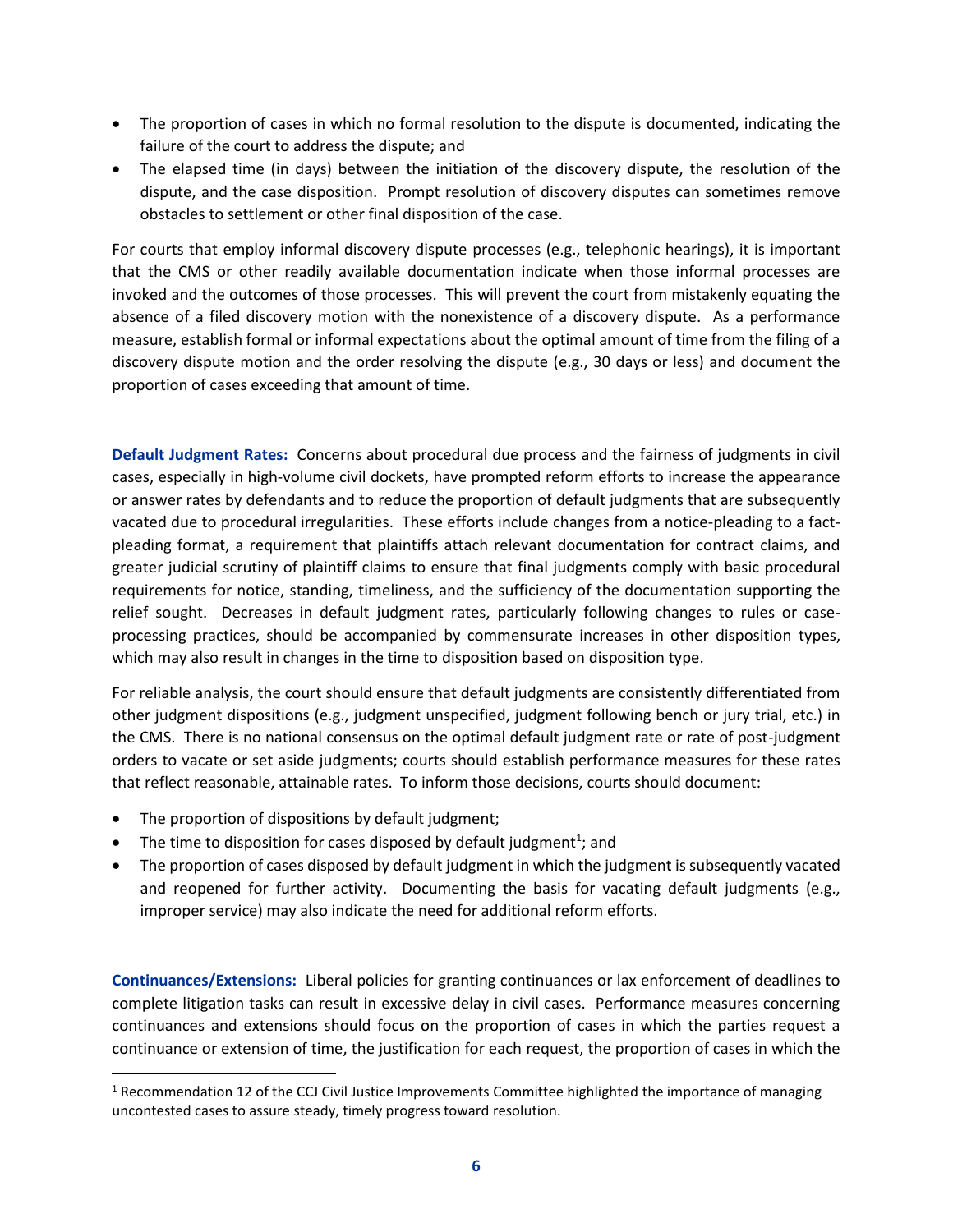request is granted, and the number of requests for a continuance or extension filed within the same case. Reform efforts focused on the court's continuance policy may cause the rate at which continuance motions are filed and granted to fluctuate over time. For example, the frequency of continuance motions should decrease over time as litigants become aware that the court will deny motions except those supported by good cause. Similarly, the proportion of cases with multiple continuance motions should decrease. Average time to disposition should also decrease as litigants adhere to established timeframes for completing key litigation tasks. At some point, the court should anticipate that only continuance motions supported by good cause will be filed, and consequently the proportion of motions granted will be relatively high.

**Trial Rates:** Concerns about declining trial rates, especially jury trial rates, have prompted reforms intended to expedite pretrial procedures, reducing associated costs, so that litigants who wish to resolve their cases by trial can do so affordably. Performance measures should focus on three areas:

- The rate at which cases are tried to the bench or a jury should be documented, including a breakdown of the types of cases tried. Following implementation of the Texas expedited actions rules, for example, trial rates for contract cases decreased substantially, but increased for tort cases.
- The time to disposition for cases disposed by trial should be documented by case category or case type. Ideally, cases would proceed to trial earlier than before reforms were implemented. As trial rates increase, however, it is possible that more complex cases, which might have previously resolved by non-trial disposition, may increase the average time to disposition because they may take longer to become trial ready.
- The relationship between the rate at which trials are scheduled and the rate at which trials occur can illuminate operational issues affecting trial rates. In courts with congested trial dockets, cases scheduled for trial may be repeatedly continued to a new date through no fault of the litigants. These continuances often result in greatly increased costs, prompting litigants to seek non-trial resolutions even for cases in which a trial was the preferred disposition. Documenting the cause of trial continuances can be used to identify trial-calendaring problems, as well as the effectiveness of policies developed to address those problems.

**Costs of Litigation:** There are two types of litigation costs—costs incurred by the court and costs incurred by the litigants. [CourTools Measure 10](http://www.courtools.org/~/media/Microsites/Files/CourTools/courtools_Trial_measure10_Cost_Per_Case.ashx) describes methods to measure the average cost of processing a single case based on total court expenditures, case dispositions or filings by case category or major case type, and the total number of judicial officers and court staff.

For several reasons, costs incurred by litigants are much more difficult to document with accuracy. Attorneys' fees can vary substantially depending on the contractual relationship with the litigant (e.g., contingency fees, reduced fees based on a preexisting retainer agreement, pro bono or low bono arrangements, unbundled service agreements, and traditional hourly fee agreements). Expert-witness fees also vary substantially based on the subject-matter expertise, expert-witness credentials, and the format of the expert evidence (e.g., written report or live testimony). Even self-represented litigants may incur costs in the form of lost income/wages and time expenditures to prepare for and participate in court hearings.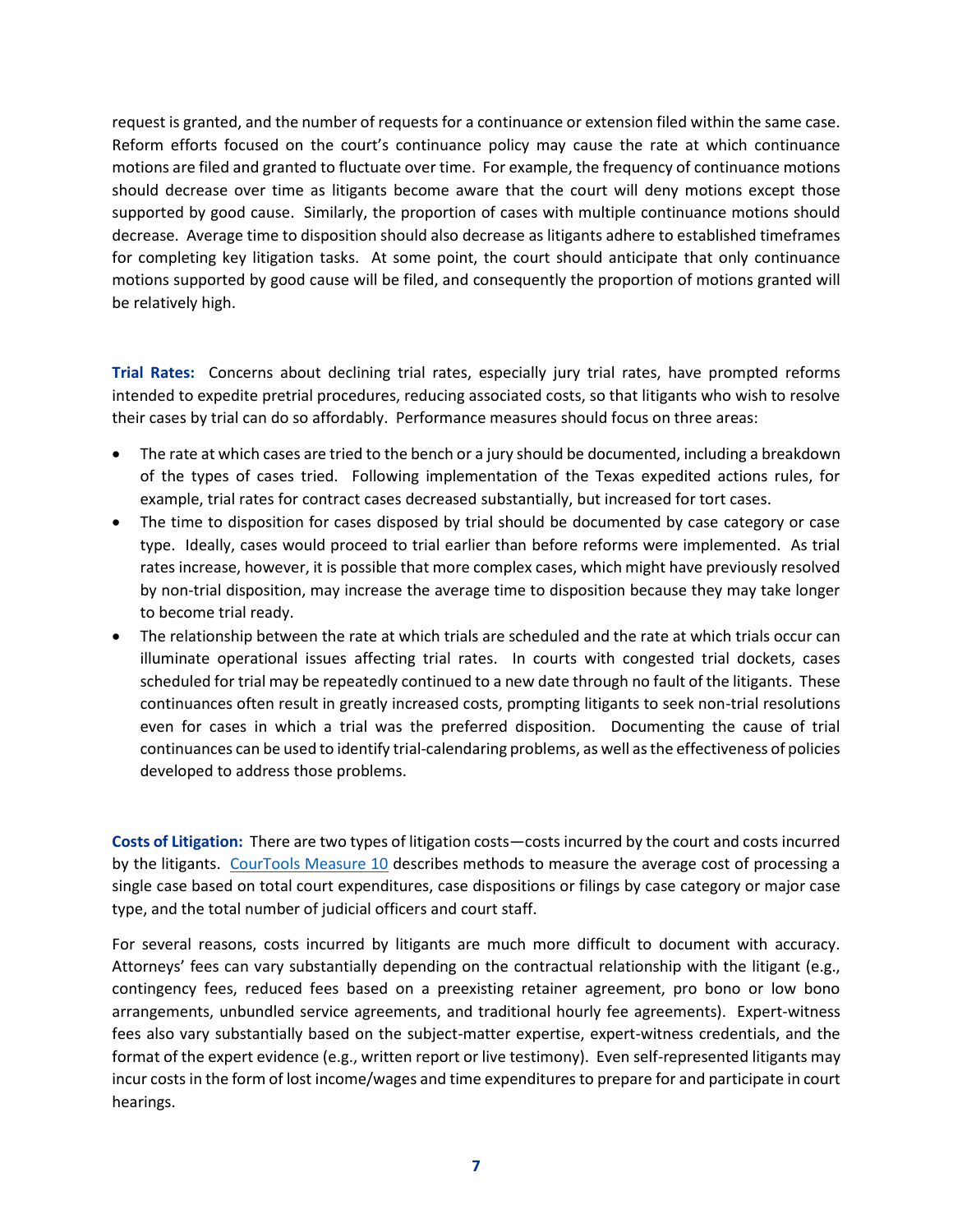In the past, researchers have attempted to collect information about attorney and expert-witness fees using survey methods, but have had only limited success as most attorneys consider the financial details of their attorney-client relationship confidential and are unwilling to disclose that information for research purposes.<sup>2</sup> The NCSC overcame this objection in its *Civil Litigation Cost Model (CLCM) study* by asking lawyers about the amount of time expended on specific litigation tasks in a "normal" case rather than actual cases. Based on that information and on prevailing attorney and paralegal hourly billing rates, the NCSC estimated the attorneys' fees for specific case and disposition types. The results were reported as the typical range of attorneys' fees expended. Due to the relative imprecision of the cost estimates, the CLCM approach would not be appropriate to measure the impact of civil justice reform efforts on litigant costs, but could be used as a rough baseline estimate of litigant costs. The CLCM survey is available in Appendix D of the [NCSC evaluation of the Utah discovery reforms.](http://www.ncsc.org/~/media/Files/PDF/Topics/Civil%20Procedure/Utah%20Rule%2026%20Evaluation%20Final%20Report(2015).ashx)

If the court has direct access to litigants through in-court hearings or contact information such as mail address, email address, or cellular telephone, the court can survey litigants directly about the costs incurred to prosecute their cases. These surveys should include questions about monetary expenditures for court costs, attorneys' fees, and expert-witness fees; lost income/wages for court hearings; and case preparation time. Asking about the costs that the litigant believes would have been reasonable for each of those items also allows the court to perform a gap analysis describing the difference between the litigant's actual costs versus expectations of reasonable costs.

**Attorney Experience and Opinions:** Surveys can be a useful way to identify and document attorney opinions both about perceived problems in the civil justice system and proposed or implemented solutions to those problems. In addition, surveys can provide useful information that is not typically available in court case files or CMS data, especially information that routinely takes place without direct court oversight or involvement (e.g., exchange of discovery information). The NCSC evaluations of the Utah and Texas civil justice reform efforts include the attorney survey instrument as appendices, which may provide a basic template for relevant questions and response codes.

Researchers using survey methods should be cautious about challenges that may limit the reliability of survey findings, especially inadequate response rates. Surveys are ubiquitous in contemporary society, and many people now experience "survey fatigue," making them less willing to respond to lengthy surveys. Some attorneys object to questions about specific cases due to attorney-client confidentiality. Consequently, survey responses are more likely to reflect self-selection bias by attorneys who have strong opinions about the issues. Finally, attorney perceptions of litigation issues are not always well-informed or accurate. In the NCSC evaluation of the Texas expedited actions rules, for example, many attorneys who were contacted for personal interviews were unaware that they had expedited actions cases, although CMS data confirmed that they were the attorney of record in multiple cases.

 $\overline{a}$ 

 $2$  Some researchers have been successful in documenting attorney fees by reviewing court orders awarding attorneys' fees in specific types of cases (e.g., contract cases in which the contract provides for payment of attorneys' fees, cases involving statutory claims that provide for attorney-fee awards), but these necessarily only apply to those types of cases.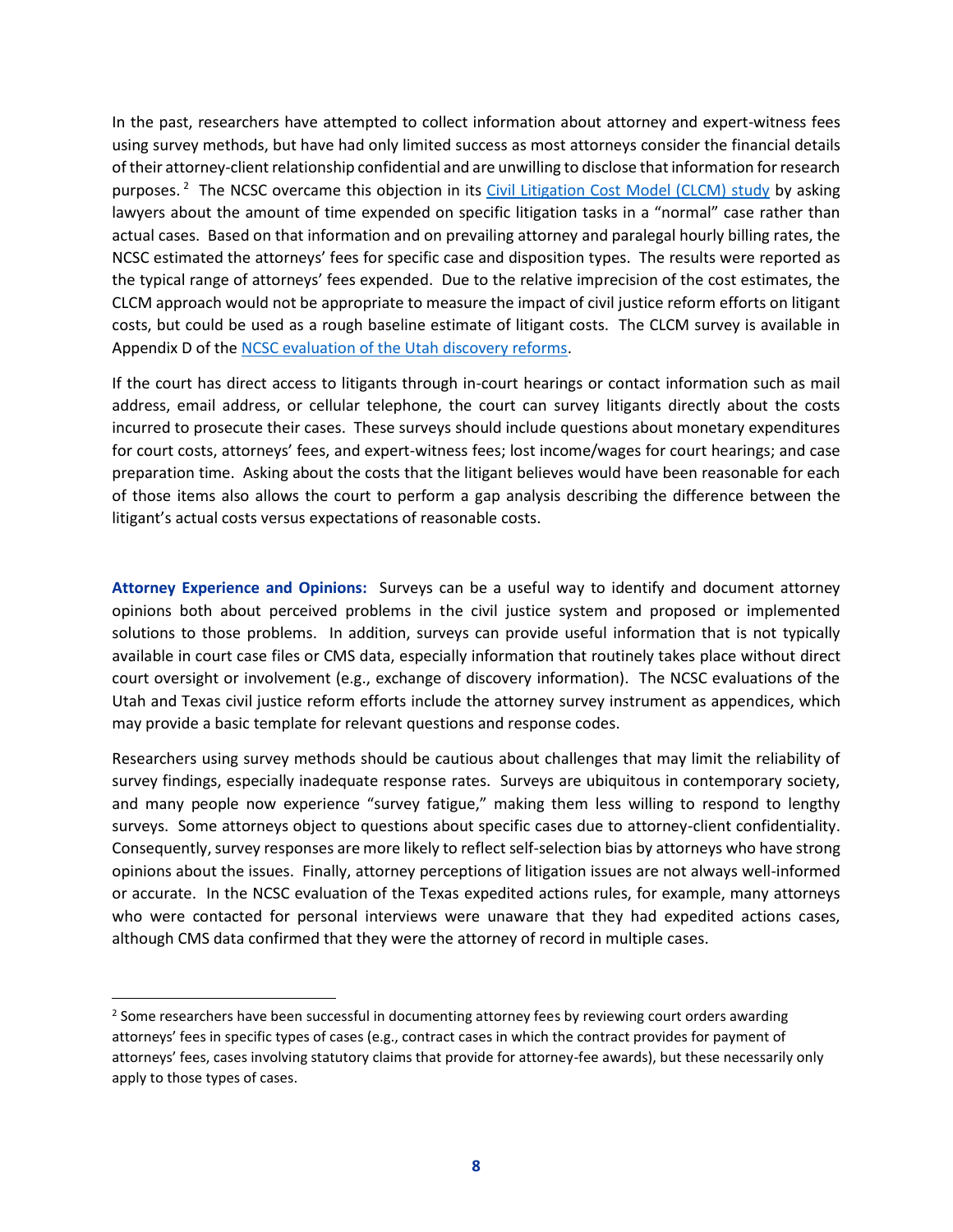**Judicial Experience and Opinions:** Due to small sample sizes in many jurisdictions, surveys of judges may be less effective than other research methods (e.g., focus groups or personal interviews) at eliciting meaningful information about the impact of civil justice reforms. For both methods, it is often useful to provide data based on other research methods (e.g., findings from case-level analyses, attorney surveys, etc.) to structure the focus group or interview session, especially to solicit expert opinions about questions that arose from other research methods. The focus group/interview protocols employed in the evaluations of the [Texas expedited actions rules](http://www.ncsc.org/~/media/Microsites/Files/Civil-Justice/TexasImpactoftheExeditedActionsRulespdf.ashx) and th[e Utah discovery rules](http://www.ncsc.org/~/media/files/pdf/topics/civil%20procedure/utah%20rule%2026%20evaluation%20final%20report(2015).ashx) are included as appendices to those reports.

**Court Staff Experience and Opinions:** [CourTools Measure 9](http://www.courtools.org/~/media/Microsites/Files/CourTools/courtools_Trial_measure9_Court_Employee_Satisfaction.ashx) provides a survey instrument to assess the quality of the work environment and relations between staff and management, focusing specifically on the extent to which court staff believe they have the materials, motivation, direction, sense of mission, and commitment to do quality work. The survey is designed for distribution to the entire court, but analysis can focus on specific work units (e.g., civil division) to provide meaningful feedback on the impact of civil justice reform efforts on court staff. The survey can also be supplemented with open-ended questions to solicit additional written feedback or particular concerns.

**Litigant Experience and Opinions:** Litigants are the ultimate customers of court services, but can be a difficult cohort from which to solicit meaningful feedback. Courts rarely have direct contact information for litigants who are represented by attorneys, and many attorneys are reluctant to forward correspondence, including litigant surveys from the court to their clients, even after the case has been fully resolved. Moreover, litigants are less likely to have well-informed opinions about civil justice reform efforts, especially procedural or case management reforms. They may have no previous experience on which to assess the impact of those efforts or an inadequate understanding of the implications for litigants. Courts have had somewhat more success with surveys of self-represented litigants, especially when the focus of the surveys relates to accessibility and procedural fairness. [CourTools Measure 1](http://www.courtools.org/~/media/Microsites/Files/CourTools/courtools_Trial_measure1_access_and_fairness.ashx) provides a litigant survey with instructions for distribution and analysis.

#### Using and Interpreting Performance Measures for Civil Justice Reform

No one performance measure will provide a comprehensive assessment of civil justice reform efforts. The use of multiple measures will provide a more complete picture, as well as reduce the risk of drawing inaccurate conclusions based on ambiguous or unreliable data (e.g., biased survey responses). Practitioners and researchers involved in state and national access-to-justice efforts have developed a [useful framework for identifying performance metrics for a comprehensive, well-balanced evaluation of](http://www.americanbarfoundation.org/uploads/cms/documents/rbl_evaluation_and_program_design_frameworks_4_12_15.pdf)  [pilot programs or innovative approaches](http://www.americanbarfoundation.org/uploads/cms/documents/rbl_evaluation_and_program_design_frameworks_4_12_15.pdf) that can be easily adapted for assessments of civil justice reform efforts. That framework stresses the need for performance metrics that focus on the *appropriateness,*  the *efficacy,* and the *sustainability* of reform efforts.